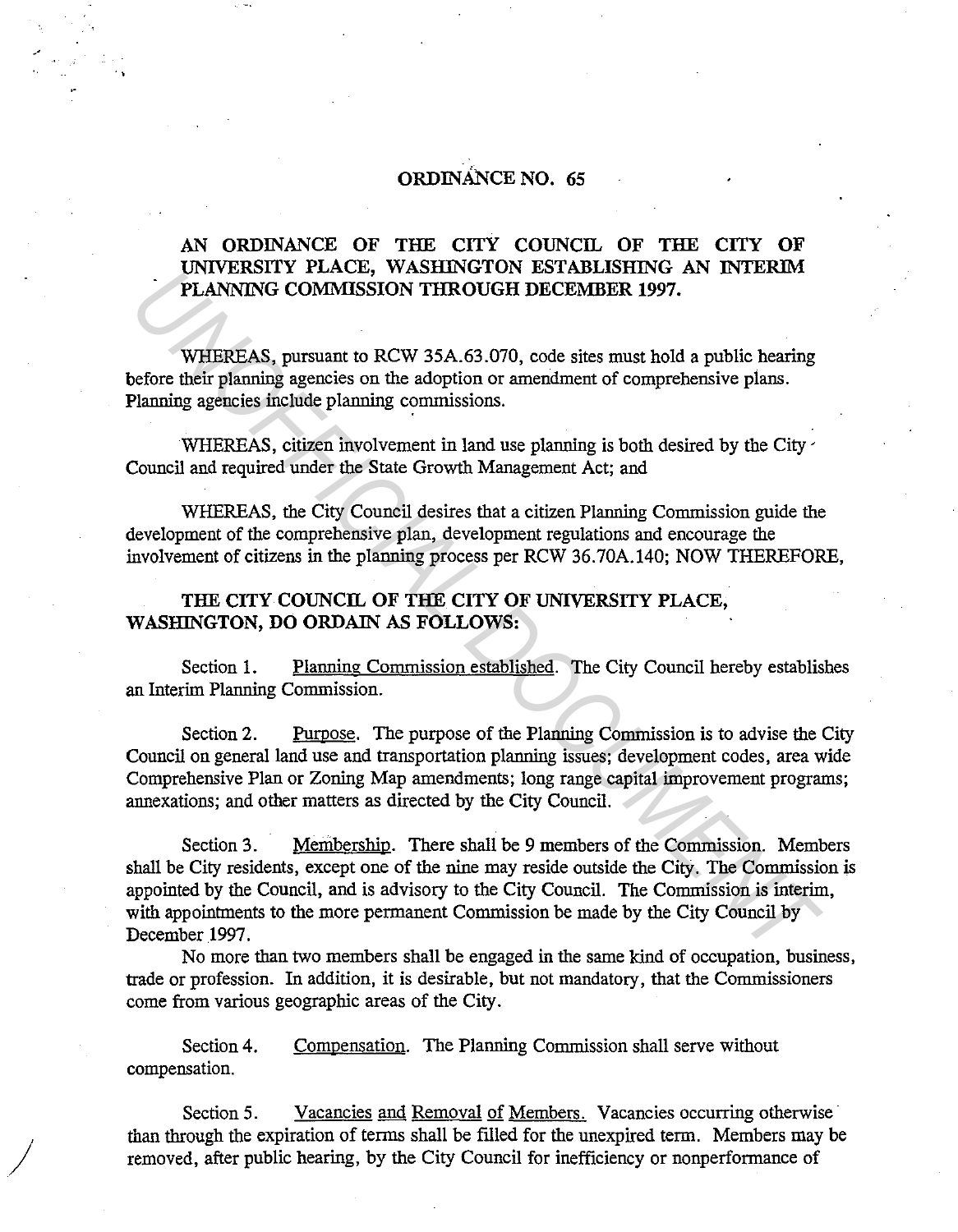duty; misconduct; or malfeasance in office. A Planning Commission member may be removed for having more than two unexcused absences, or four excused absences, during a twelve month period.

Section 6. Organization. The City Council shall appoint the Commission Chairperson. The Commission shall elect its own vice-chairperson, and create and fill such other offices as it may determine it requires. The vice-chairperson shall preside in the absence of the chairperson. The Chairperson and Vice-chairperson shall be voting members of the Commission. The Commission shall hold at least one regular meeting each month for not less than ten months in each year. A majority of the members of the Commission shall constitute a quorum. The commission shall adopt rules for transaction of business, and shall keep a written record of its meetings, resolutions, transactions, findings and determinations which shall be a public record. The Commission shall keep a tape recorded record of any public hearing.

Section 7. Voting. A majority vote of those members present constitutes a quorum at an open meeting of the Commission shall be necessary to legally act on any matter before the Commission.

Section 8: Conflict of interest. A member of the Planning Commission shall not participate in any Commission proceeding or action in which any of the following has a direct or substantial financial interest: the member or the spouse, brother, sister, child, parent, father-in-law, mother-in-law of the member; any business in which the member is then servicing or has served within the previous two years; or any business for which the member is negotiating or for which the member has an arrangement or understanding concerning prospective partnership or employment. Any actual or potential interest shall be disclosed at the meeting of the Commission where the action is being taken. In addition, a member shall not participate in any quasi-judicial proceeding which would involve a violation of the appearance of fairness doctrine. *Uniterially* in the Commission stand react in our areas and the react that the react that is the definites a it may determine it requires. The vice-chairperson shall preside in the absorber fithe chairperson. The Commissi

Section 9 Expenditures. Any expenditures of the Commission shall be within the amounts appropriated for the purpose by the City Council.

Section 10: Consultants and advisors. The Commission may recommend to the Council the retention of a planning consultant, or other consultants as may be needed, to assist the Commission in its studies and reviews. Upon approval by the City Council, the consultant shall be hired by the City. In addition, the Commission, through its chairperson, may request formal opinions or recommendations from the City Attorney, Public Works Director /City Engineer, , or Planning and Community Development Director, on any matter pending before it.

Section 11: Powers and Duties. The Commission will assist the Council as follows:

A. Develop and recommend a multi-year Work Plan and Budget estimate by December 15, 1995 to accomplish the Commission tasks by December,

1997;

m:/ords/plancomm.doc 2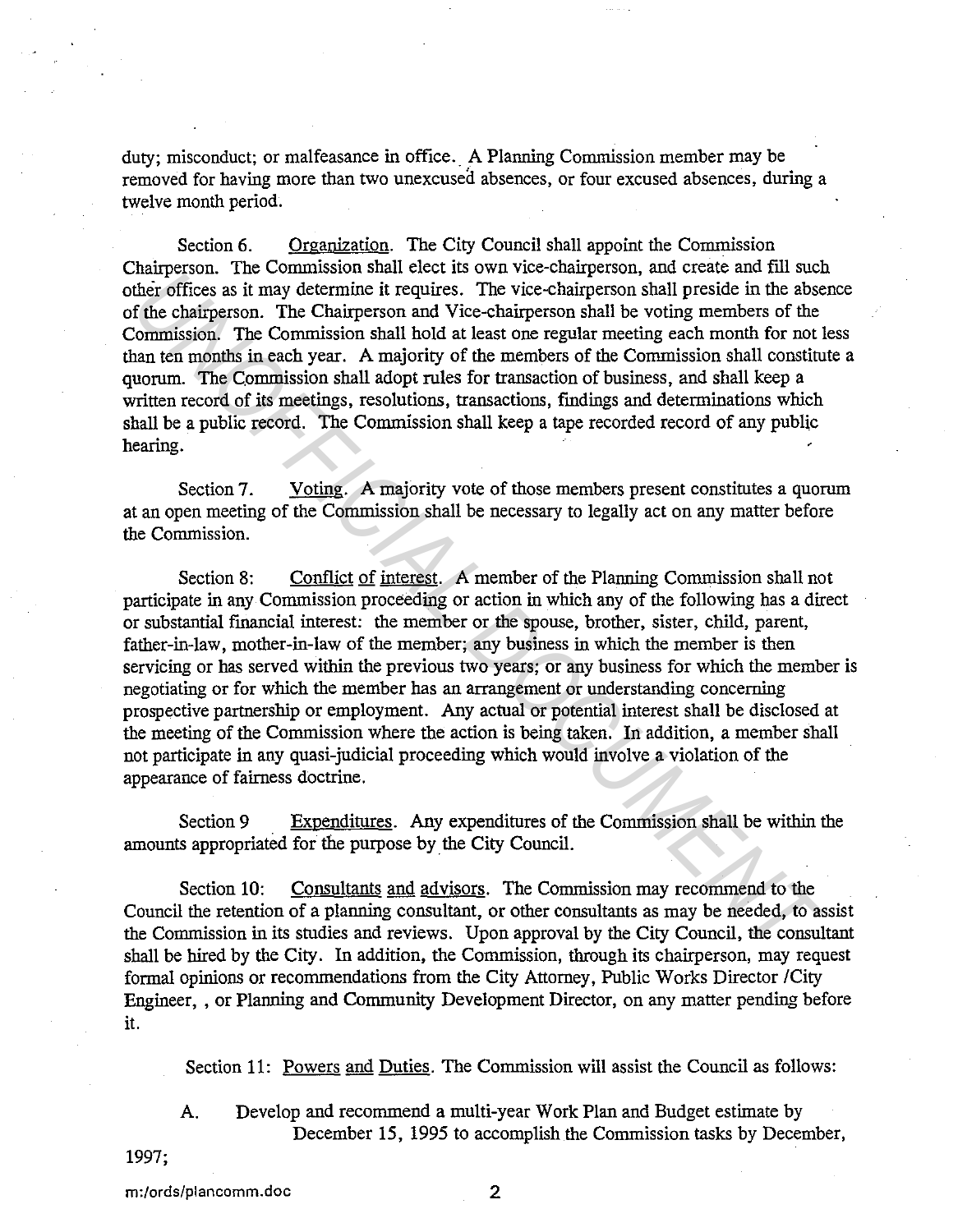- B. Develop and recommend the "permanent" Growth Management Act Comprehensive Plan Elements and Development Codes (replacing the "interim" Plan and Codes) to the City Council for adoption;
- C. Develop and recommend a Citizen Involvement Program for Comprehensive Planning as a part of the Work Plan;
- D. Review and make recommendations on all proposals for amendments to the Comprehensive Plan or Map, Zoning Ordinance or Maps, or other land use regulations including but not limited to the City's Subdivision Regulations; Site Development Regulations; Critical Area and Natural Resource Lands; Street and Storm Drainage Standards;. Shoreline Management Use Regulations; and Water Quality Ordinance; except for those applications that are determined to be quasijudicial in nature, which shall be directed to the Hearings Examiner or staff, as directed by City Codes. C. Develop and continent a Citzten involuement Program for<br>
D. Comprehensive Planning as a part of the Work Plan;<br>
D. Review and make recommendations on all proposals for amendments to the<br>
comprehensive Plan or Map, Zonin
	- E. Recommend to the Council and other public authorities plans for regulating the future growth, development and design of the City in respect to its public and private buildings and works, streets, parks, grounds and vacant lots; and plans to secure to the City and its inhabitants sanitation, proper service of public utilities and telecommunications utilities, and shipping an transportation facilities, and appropriate measures for energy conservation.
	- F. Development, review and recommendation on a multi-year capital improvement program and capital facilities plan;
	- G. Review any parks plans for consistency with the Comprehensive Plan, Specific area plans and Capital Improvement Plans.
	- H. Review and recommend on any proposed "Impact Fees" that the City may be considering for streets, parks, fire protection or schools;
	- I. Co-ordinate the work of, and review and recommend any proposed changes to the Comprehensive Plan as the result of special studies on issues, or certain geographical areas of the City, including those outlined in the Interim Comprehensive Plan.
	- J. Provide research and fact-finding for the City in regard to land uses, housing, capital facilities, utilities, transportation, critical areas and other such matters. The Commission may undertake such surveys, analyses, research and reports as may be generally authorized or as may be specifically requested by the City Council. The Commission is specifically authorized to join with and cooperate with the planning agencies or other cities, Pierce County, and state or regional planning agencies, in furtherance of such research and planning.